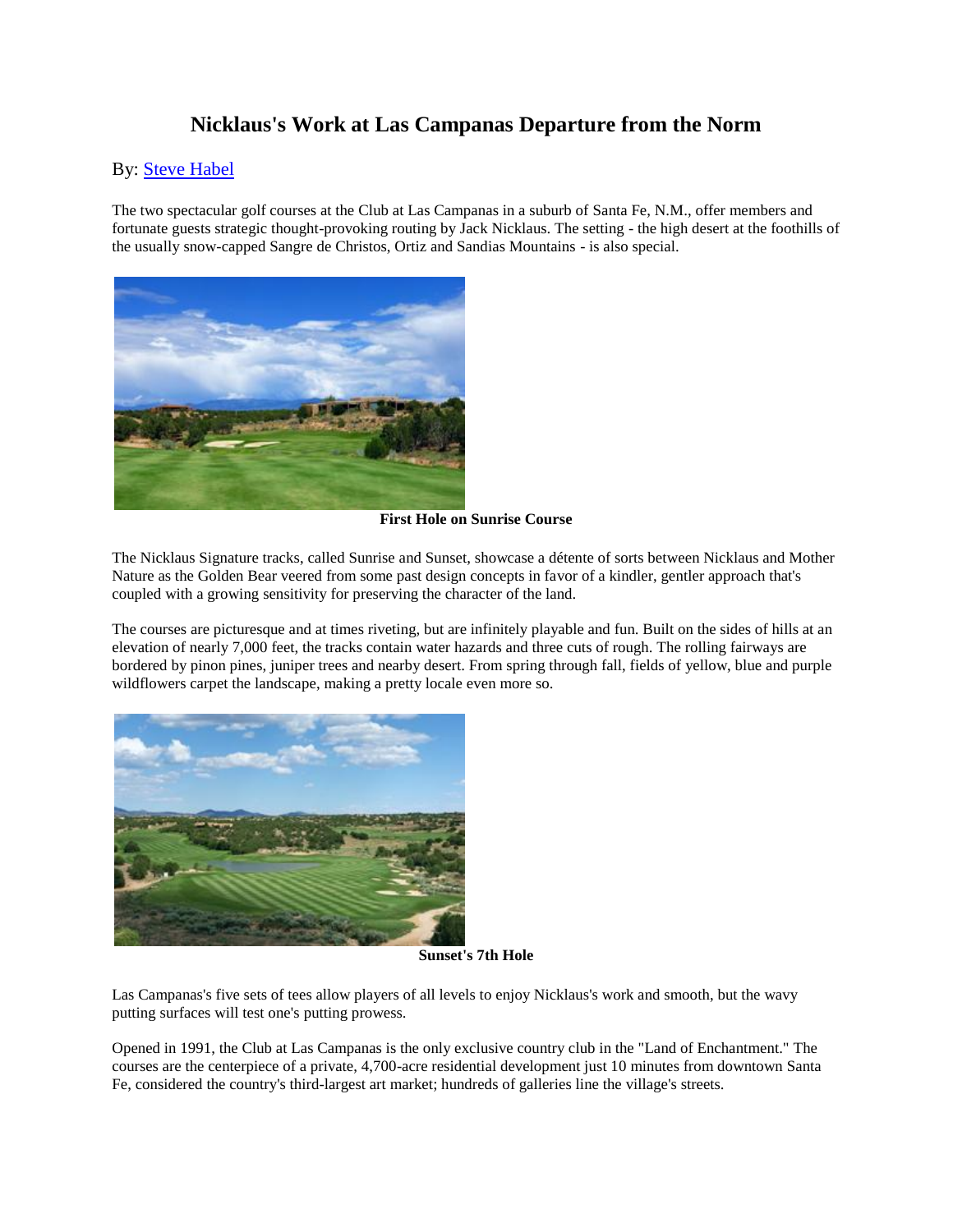With 36 holes at their disposal, Las Campanas members enjoy considerable variety on two courses that are both consistently rated among the top in New Mexico by Golf Digest. Golfers can hone their games at the club's 19-acre practice facility, which sports a large driving range, expansive putting area, bunker facility and chipping greens.



**No. 9 at Sunrise**

## **Sunrise Features Doglegs Galore & Some Tough Par-4s**

When the par-72 Sunrise Course at Las Campanas debuted in 1993 it was the 100th layout designed by Nicklaus. Playing a whopping 7,626 yards from the tips, where it carries a rating of 73.9 and a 132 slope, Sunrise features tough doglegs in each direction, five par-4s of at least 446 yards and the 654-yard par-5 15th hole.

One of the aforementioned two-shotters (the 446-yard third) is perhaps the toughest hole at Sunset. The slight leftcurler requires a long and straight drive that must avoid bunkers both sides of the fairway at the turn. The approach is all carry as the front of the slightly elevated green is protected by two large bunkers.

Just the length of the 492-yard, par-4 fifth will grab your attention. This dogleg-right offering asks for a long tee shot to skirt bunkers on the right side of the fairway. A mid- to long-iron approach is then played to a large green with plenty of undulations.

No. 11 is a downhill par-4 of 426 yards with a generous landing area off the tee. Avoiding the fairway bunker left is a must as the second shot is almost all carry over a lake that protects the front and the entire right edge of the putting surface. This lake meets the green with a beautiful stone wall. The shorter the iron the better on this hole as the green tends to reject shots.

A par-4 of 458 yards, 13th is a dynamite hole where a little course knowledge is a real advantage. There's more room to the right for the drive than it appears from the elevated tee. A safe shot to the left side of the fairway and away from a stand of trees right will leave a medium to long-iron to a green protected by a natural arroyo in front and bunkers left and right. Anything less than a good drive requires most players to lay up short of the arroyo for the third.

You might be able to get back a stroke at the 382-yard par-4 14th, but accuracy is at a premium. Longer hitters will use something less than a driver, but the second shot is uphill to a rolling green protected by bunkers short and left.

At 654 yards, the par-5 15th winds downhill hole along a route that has a little of everything, including spectacular views, trees, bunkers and water. A good drive should set you up for par, but the green is guarded with bunkers frontright and back. The water-impinged 18th provides a bit of final drama to the round. A bunker about 50 yards short and right of the green is a good target from the tee, while the putting surface is protected by a pond.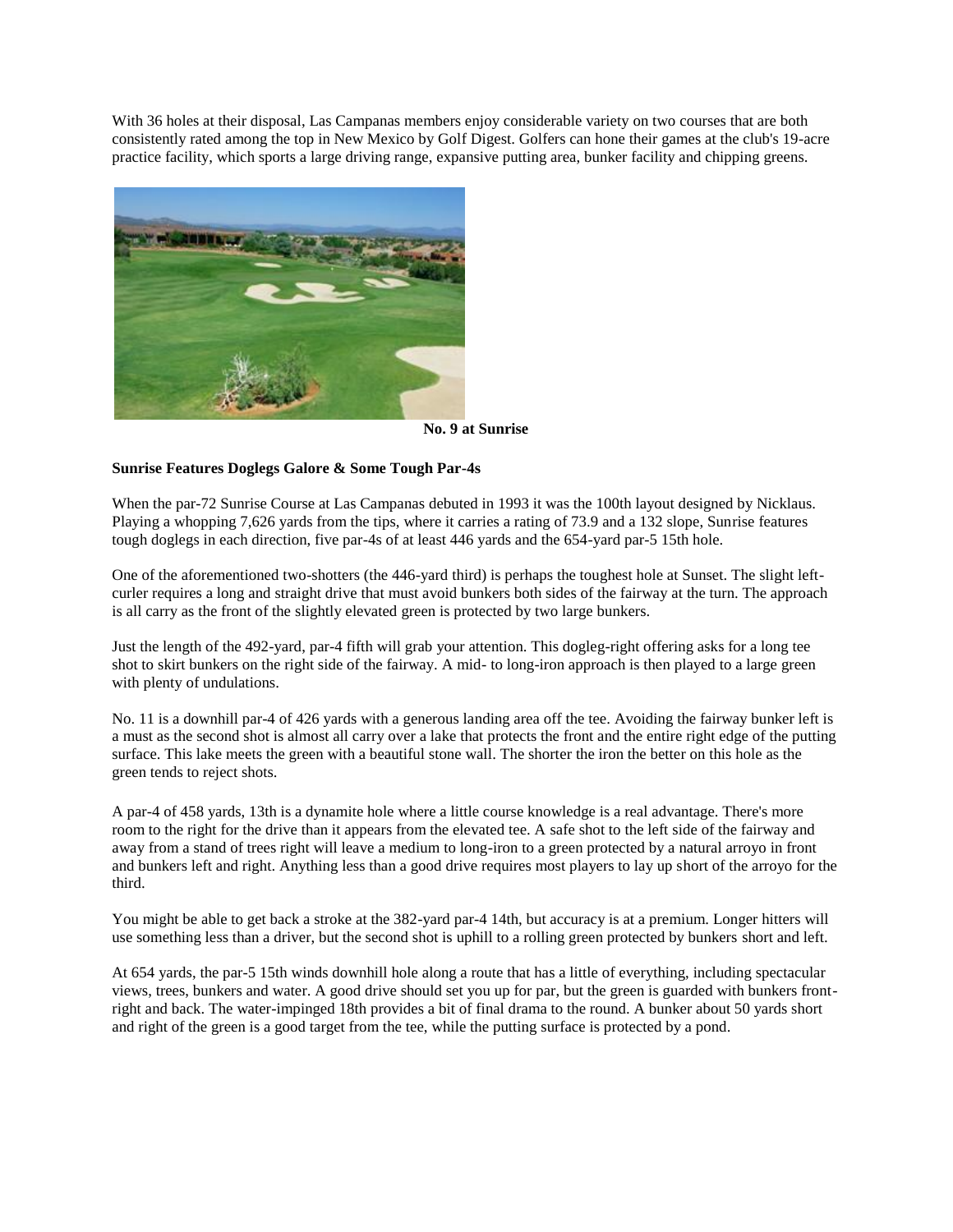

**No. 5 on Sunset Course**

## **Elevation Changes & Big Fairways at Sunset**

Opened in 2000, the Sunset Course at Las Campanas, a fitting partner in crime for its slightly older brother, stretches 7,517 yards from the tips. There are few, if any breathers at Sunset which, with five par-4s playing at least 460 yards and elevation changes galore, requires your full attention.

Your hands are pretty full on the opening four-hole stretch - three long par-4s (460, 486 and 471 yards, respectively) interspersed with a one-shotter that boasts perhaps the toughest green to find on the course. The par-3 third, carded at just 172 yards, has a wide but very shallow green. The tee shot must carry an arroyo to reach the green fronted by a small but deep bunker.



**No. 16 at Sunset**

The 471-yard fourth is one of the toughest holes on the front nine, playing straightaway and protected by an arroyo on the entire left side. The green is bunkered to the left and back right. The wow factor is off the charts on the 432 yard seventh, thanks to its elevated and a portside water hazard. The drive falls some 90 feet to the fairway and must be placed short of the water that runs up to the green.

The back side at the Sunset course at Las Campanas is a 3-3-3 configuration of par-3s, -4s and -5s. No. 10 is a 603 yard par-5 that demands a straight and long tee shot to a landing area protected along the right by another arroyo. That land form reenters play on the approach to the green; this hole requires three great shots to find the putting surface in regulation.

The 342-yard par-4 14th is a very good short hole that produces excitement. It plays downhill and shorter than its distance to allow an aggressive driver to reach the green, but both the tee shot and approach are squeezed by water.